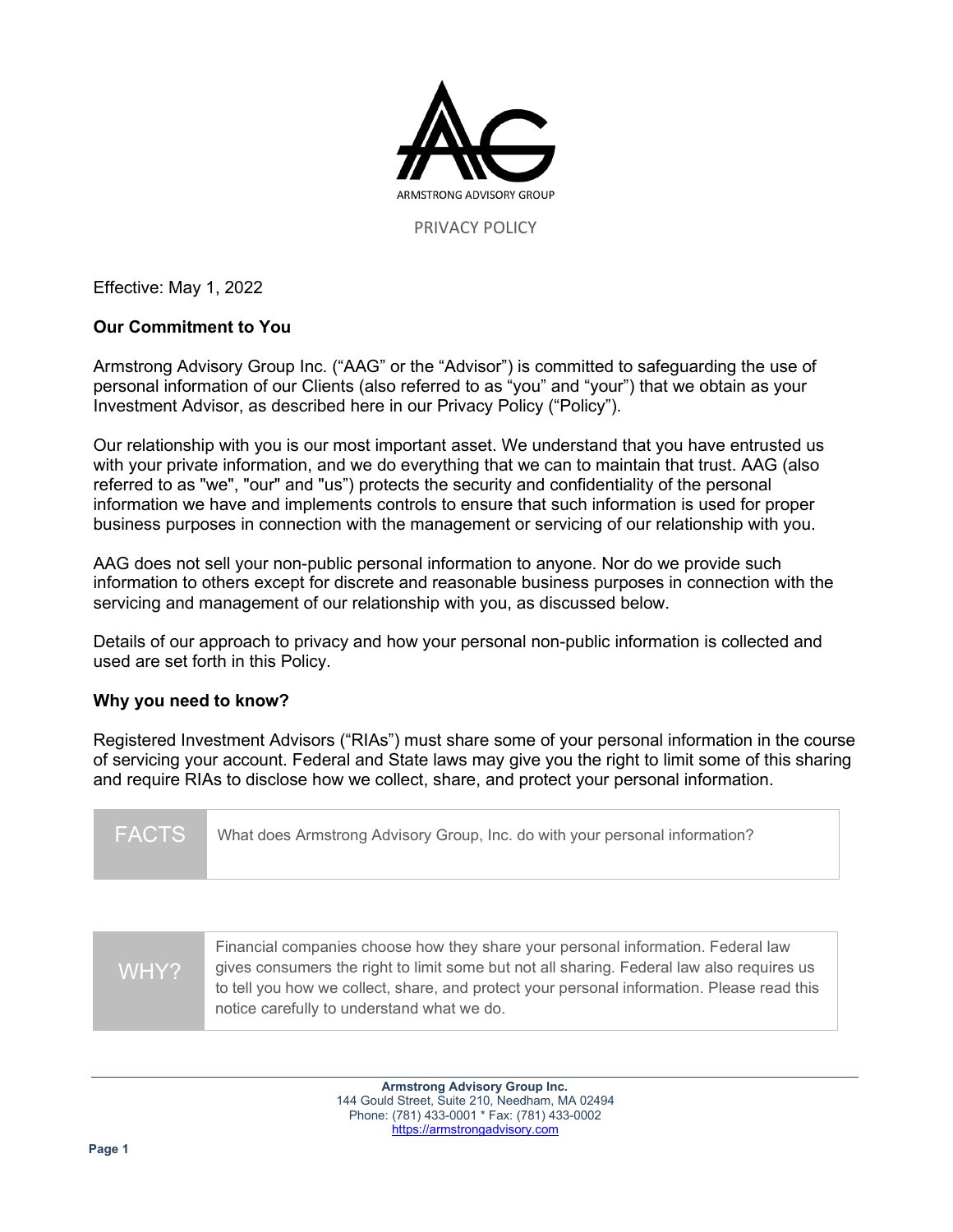| What?          | The types of personal information we collect and share depend on the product or<br>service you have with us. This information can include:<br>Social Security number and date of birth<br>Driver's license number and account information (including other institutions)<br>٠<br>E-mail address and investment experience, risk tolerance, income and expenses.<br>٠<br>When you are no longer our customer, we continue to share your information as<br>described in this notice. |
|----------------|------------------------------------------------------------------------------------------------------------------------------------------------------------------------------------------------------------------------------------------------------------------------------------------------------------------------------------------------------------------------------------------------------------------------------------------------------------------------------------|
|                |                                                                                                                                                                                                                                                                                                                                                                                                                                                                                    |
| $\blacksquare$ | All financial companies need to share clients' personal information to run their everyday<br>kuningga ing tagaping kalawi ya list tha mga ang finangial gampaniga ang akang thain                                                                                                                                                                                                                                                                                                  |

business. In the section below, we list the reasons financial companies can share their clients' personal information; the reasons Armstrong Advisory Group chooses to share; and whether you can limit this sharing. How?

| Reasons we can share your personal<br>information                                                                                                                                           | <b>Does Armstrong Financial</b><br><b>Group share?</b> | Can you limit this<br>sharing? |
|---------------------------------------------------------------------------------------------------------------------------------------------------------------------------------------------|--------------------------------------------------------|--------------------------------|
| For our everyday business purposes -<br>such as to process your transactions, maintain<br>your account(s), respond to court orders and<br>legal investigations, or report to credit bureaus | Yes                                                    | <b>No</b>                      |
| For our marketing purposes -<br>to offer our products and services to you                                                                                                                   | Yes                                                    | <b>No</b>                      |
| For joint marketing with other financial<br>companies                                                                                                                                       | <b>No</b>                                              | We don't<br>share.             |
| For our affiliates' everyday business<br>purposes -<br>information about your transactions and<br>experiences                                                                               | <b>No</b>                                              | We don't<br>share.             |
| For our affiliates' everyday business<br>purposes -<br>information about your creditworthiness                                                                                              | <b>No</b>                                              | We don't share.                |
| For our affiliates to market to you                                                                                                                                                         | <b>No</b>                                              | We don't share.                |
| For non-affiliates to market to you                                                                                                                                                         | No                                                     | We don't share.                |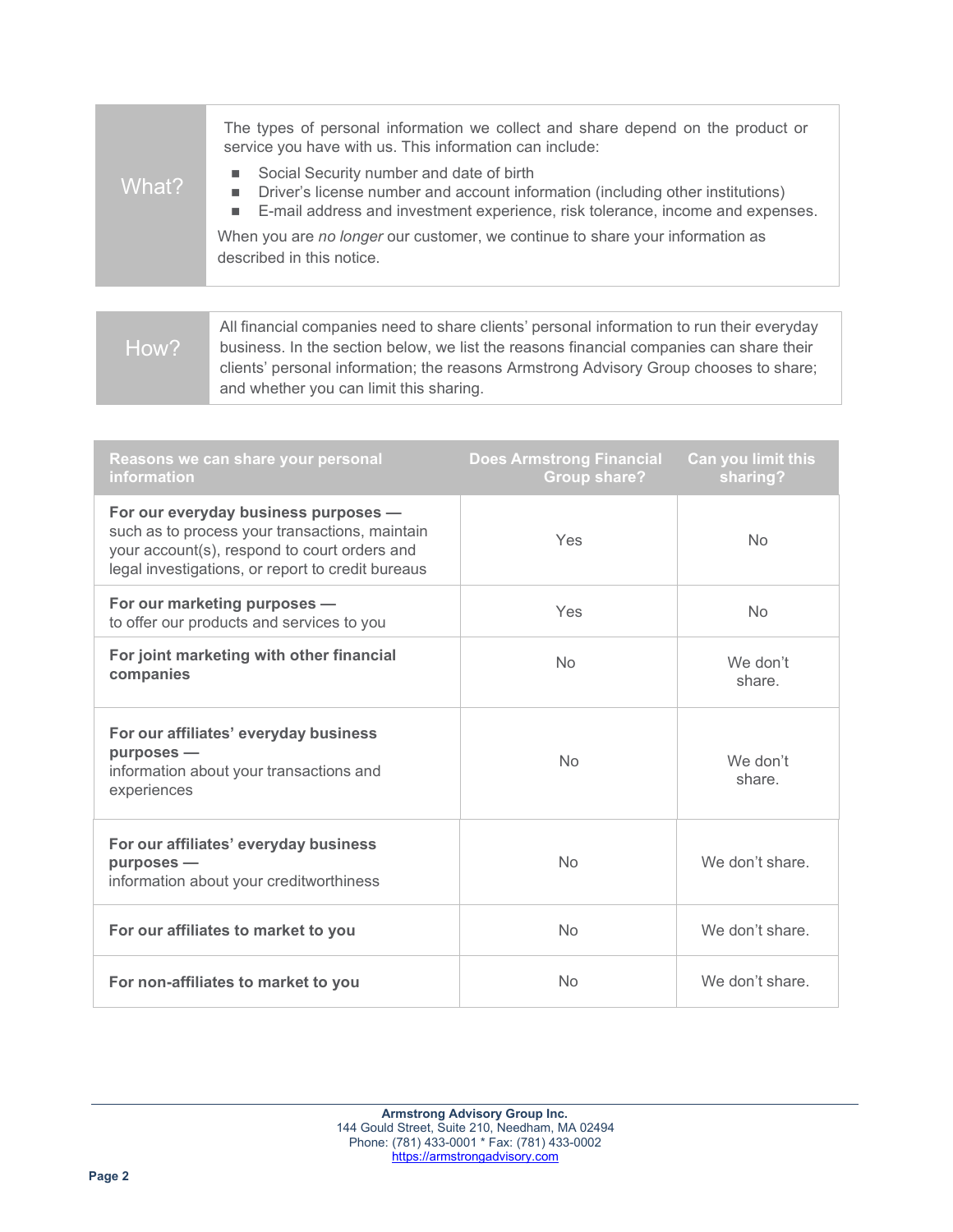| Who we are                    |                                                            |
|-------------------------------|------------------------------------------------------------|
| Who is providing this notice? | Armstrong Advisory Group, a registered investment adviser. |

| What we do                                                                      |                                                                                                                                                                                                                                                                                                                                                                                                                       |
|---------------------------------------------------------------------------------|-----------------------------------------------------------------------------------------------------------------------------------------------------------------------------------------------------------------------------------------------------------------------------------------------------------------------------------------------------------------------------------------------------------------------|
| <b>How does Armstrong Advisory</b><br>Group protect my personal<br>information? | To protect your personal information from unauthorized<br>access and use, we use security measures that comply with<br>federal law. These measures include computer safeguards<br>and secured files and buildings. In addition, our technology<br>vendors provide security and access control over personal<br>information and have policies relating to data transmission.                                           |
| <b>How does Armstrong Advisory</b><br>Group collect my personal<br>information? | We collect your personal information, for example, when you<br>Open an account or provide account information<br>п<br>Discuss your account or seek advice about investments<br>ш<br>Tell us about your investment or retirement portfolio<br>ш<br>Enter into an investment advisory contract with us<br>$\blacksquare$                                                                                                |
| Why can't I limit all sharing?                                                  | Federal law gives you the right to limit only<br>sharing for affiliates' everyday business purposes -<br>п<br>information about your creditworthiness<br>affiliates from using your information to market to you<br>п<br>sharing for non-affiliates to market to you<br>State laws and individual companies may give you additional<br>rights to limit sharing. See below for more on your rights under<br>state law. |

| <b>Definitions</b> |                                                                                                                                                                                                                     |
|--------------------|---------------------------------------------------------------------------------------------------------------------------------------------------------------------------------------------------------------------|
| <b>Affiliates</b>  | Companies related by common ownership or control. They can<br>be financial and nonfinancial companies.<br>Armstrong Advisory Group has no affiliates.<br>ш                                                          |
| Non-affiliates     | Companies not related by common ownership or control. They<br>can be financial and nonfinancial companies.<br><b>Armstrong Advisory Group does not share</b><br>ш<br>with non-affiliates so they can market to you. |
| Joint marketing    | A formal agreement between nonaffiliated financial companies<br>that together market financial products or services to you.<br>Armstrong Advisory Group doesn't jointly market.<br>п                                |